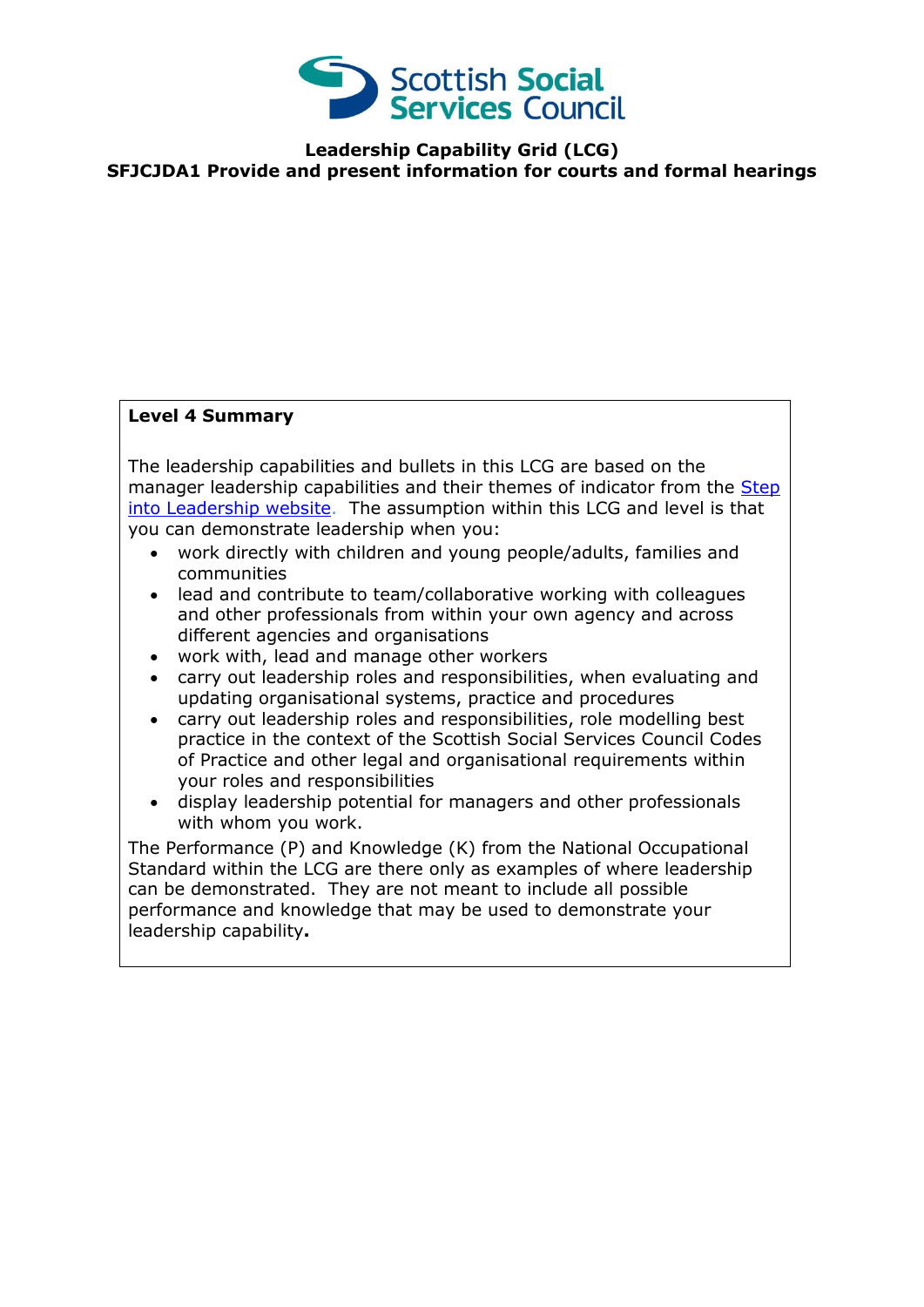

## **Leadership Capability Grid (LCG) SFJCJDA1 Provide and present information for courts and formal hearings**

| Leadership<br>capabilities         | When providing and presenting information for courts and formal<br>hearings you can demonstrate leadership capabilities by:                                                                                                                                                                                                                                                                                                                                                                                                                                                                                                                                                                                                                                                                                                       |
|------------------------------------|-----------------------------------------------------------------------------------------------------------------------------------------------------------------------------------------------------------------------------------------------------------------------------------------------------------------------------------------------------------------------------------------------------------------------------------------------------------------------------------------------------------------------------------------------------------------------------------------------------------------------------------------------------------------------------------------------------------------------------------------------------------------------------------------------------------------------------------|
| <b>Vision</b>                      | Providing a vision for those with whom you work and your organisation<br>when you:<br>• See how best to make a difference when identifying $(P1-3, 17-20, 25, 27)$ ;<br>$K1-5, 11, 16, 24-25, 35-39)$<br>Communicate and promote ownership of the vision when seeking extra<br>$\bullet$<br>support ( $P4,6,28$ ; K20), working with others ( $P28$ ) and recording and<br>reporting (P27-37,43,46; K43-46)<br>Promote public service ethos through active participation and<br>personalisation (P1,2,7,8,11,13,14,15,20-26, K1-5,11,13-19,28,30),<br>when working others and when recoding and reporting ( $P27-37$ )<br>Thinking and planning strategically when demonstrating knowledge and<br>$\bullet$<br>practice of organisational, local and national policies and procedures<br>(P26, 27, 32, 37; K6, 8-9, 26-27, 32-34) |
| Self-<br>leadership                | Displaying self-leadership when you:<br>• Demonstrate and adapt leadership in response to changing needs and<br>preferences ( $P5,16,20,35-36$ ; K23) and overcoming barriers ( $P20$ )<br>Improve own leadership by seeking advice $(P4, 6, 36; K20, 23)$<br>$\bullet$<br>Enabling intelligent risk taking when communicating with difficult,<br>$\bullet$<br>complex and sensitive issues ( $P$ 21-26; K15,40-41) and protecting<br>yourself (K31)<br>Demonstrate and promote resilience when adapting practice and<br>$\bullet$<br>overcoming barriers (P5,16,18,20,35-36; K3,4,19,30)<br>Challenge discrimination and oppression ( $P20$ ; K1,4)<br>$\bullet$                                                                                                                                                                 |
| <b>Motivating</b><br>and inspiring | Motivating and inspiring others when you:<br>• Inspire people by personal example (P10,28; K14-20)<br>• Recognise and value the contribution of others ( $P$ 4,6,36; K9-10,20)<br>• Support the creation of a learning and performance culture ( $P4, 6, 8, 18$ ,<br>20,23,25,27-28,31; K16-20,23,39)                                                                                                                                                                                                                                                                                                                                                                                                                                                                                                                             |
| <b>Empowering</b>                  | Empowering people when you:<br>• Enable leadership at all levels $(P1, 2, 4, 6-7, 20, 21, 25, 27, 31; K8-9, 16-20)$<br>Driving the creation of a knowledge and management culture by<br>seeking and providing information to enable understanding<br>$(P4, 6, 8, 25, 31, 33 - 36; K16 - 20, 23, 39)$<br>• Promote professional autonomy (P1-3,17-20,25,27; K16-20,23-25)<br>Involve people in development and improvement (P20; K16-20)                                                                                                                                                                                                                                                                                                                                                                                           |